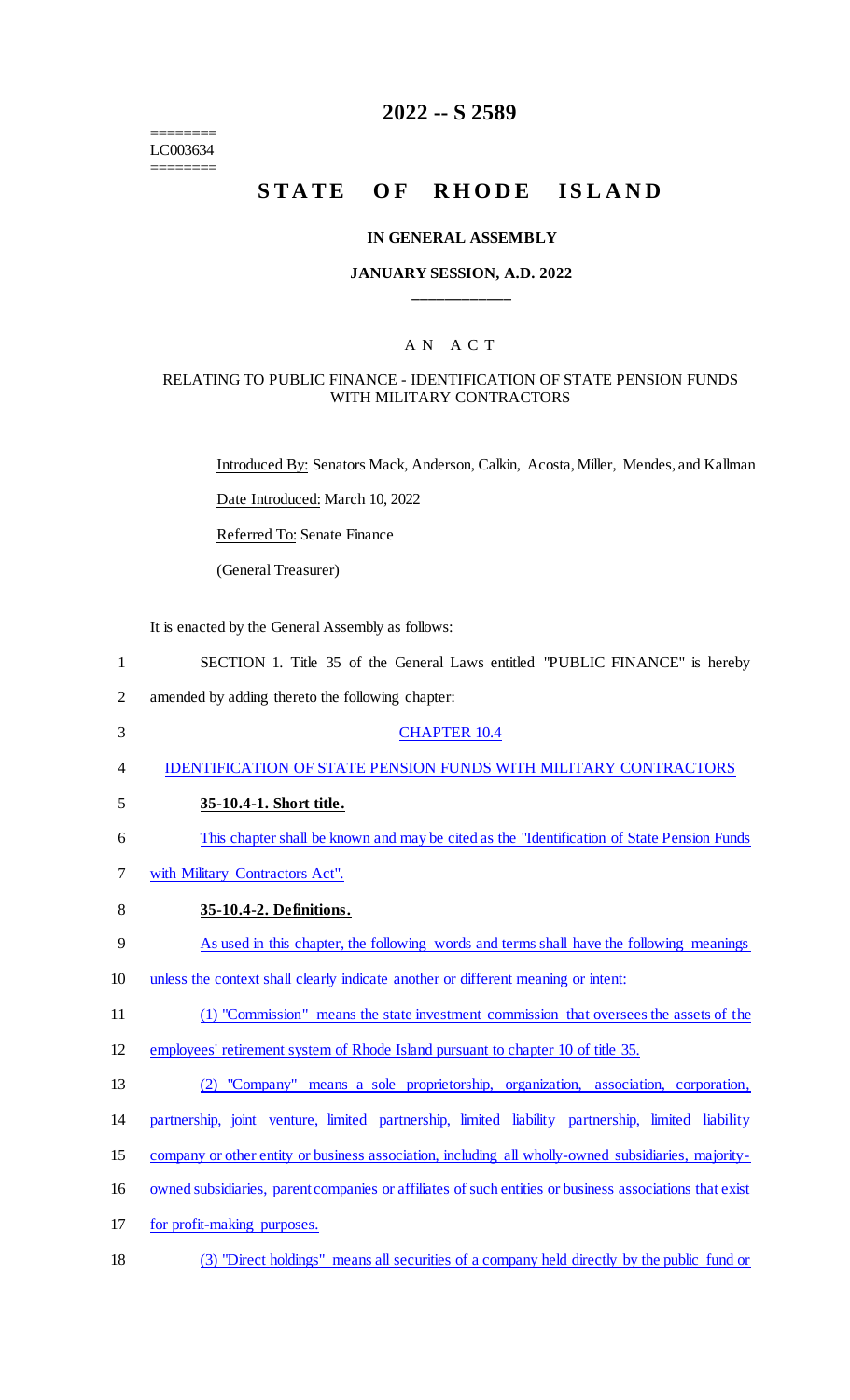- 1 in an account or fund in which the public fund owns all shares or interests.
- 2 (4) "Indirect holdings" means all securities of a company held in an account or fund, such 3 as a mutual fund or hedge fund managed by one or more person not employed by the public fund, in which the public fund owns shares or interests together with other investors not subject to this chapter. (5) "Military contractors" or "military weapon manufacturers" means arms producing companies, defense contractors or military industries that primarily produce, maintain and store weapons for the armed forces of nation states or non-state entities. Products include guns, ammunition, missiles, military aircraft, military vehicles, and military ships. (6) "Pension fund" means the pooled investment fund consisting of the assets of the state employees' and teachers' retirement systems, as well as the assets of local retirement systems under
- the control of the state.

# **35-10.4-3. Identification of military weapon manufacturers.**

- Within six (6) months of enactment of this chapter, the commission shall identify all
- military weapon manufacturers where the pension fund owns direct or indirect holdings and shall
- file a list of any such holdings with the office of attorney general, the house of representatives and
- the senate.
- SECTION 2. This act shall take effect upon passage.

#### ======== LC003634 ========